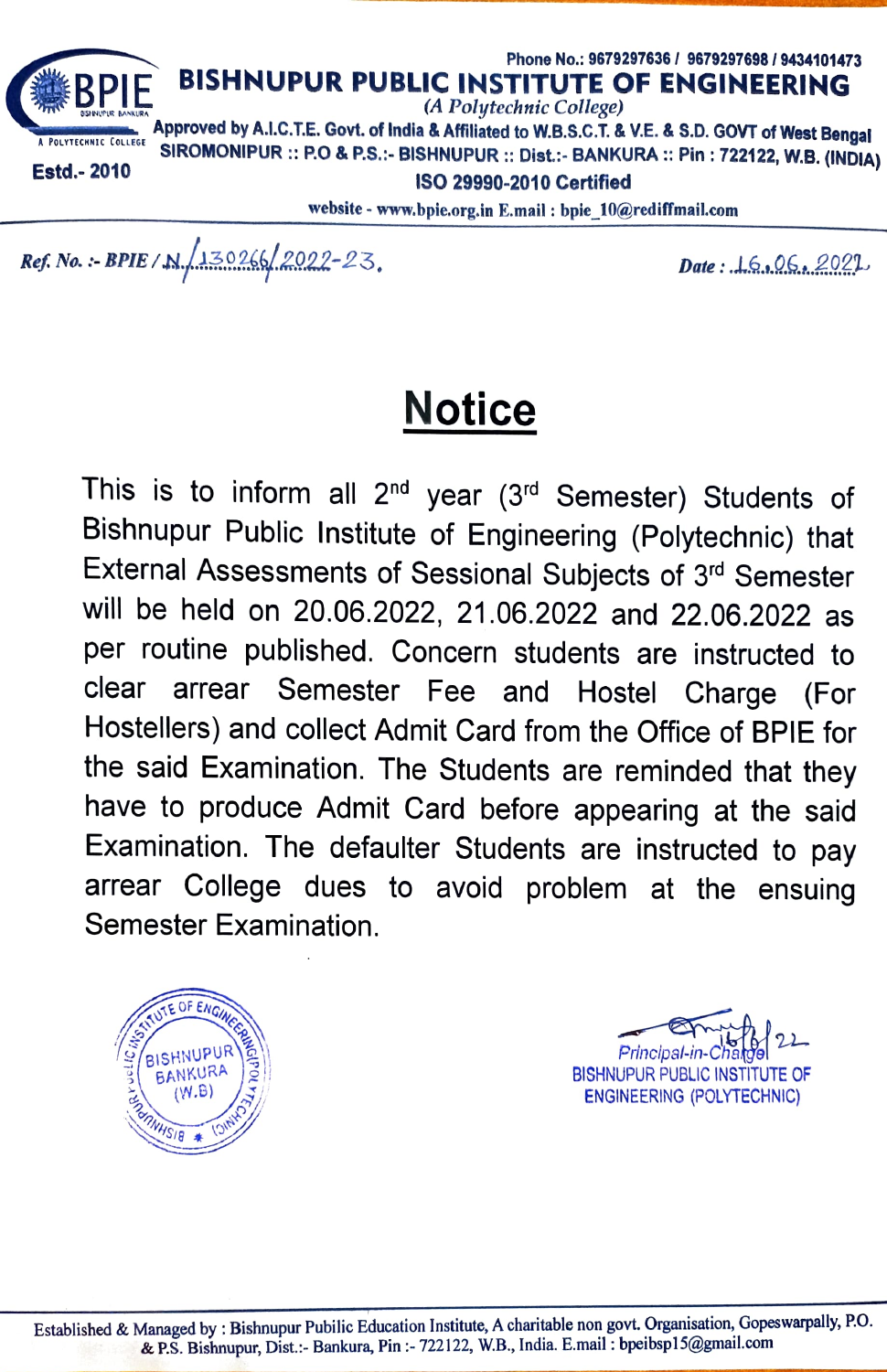|             |              | BISHNUPUR PUBLIC INSTITUTE OF ENGINEERING                                   |                                   |
|-------------|--------------|-----------------------------------------------------------------------------|-----------------------------------|
|             |              | SCHEDULE FOR EXTERNAL ASSESSMENT OF SESSIONAL SUBJECTS OF 3RD SEMESTER 2022 |                                   |
|             |              | 2ND YEAR                                                                    |                                   |
| <b>DATE</b> | <b>TRADE</b> | 10:30 am-1:30pm                                                             | $2.30$ pm-5.00 pm                 |
| 20.06.2022  |              | CE Drawing & Planning & Drawing Practice                                    | <b>Concrete Technology Lab</b>    |
| 21.06.2022  | CE           | <b>Construction Materials lab</b>                                           | <b>Mechanics of Materials lab</b> |
| 22.06.2022  |              | <b>Transportation Engineering Lab</b>                                       | INTERNSHIP-1                      |

BISHNUPUR

and 1662022

Centre-in-Charge<br>Bishnupur Public Institute of Engineering<br>Simenonique Bishnunur, Bankura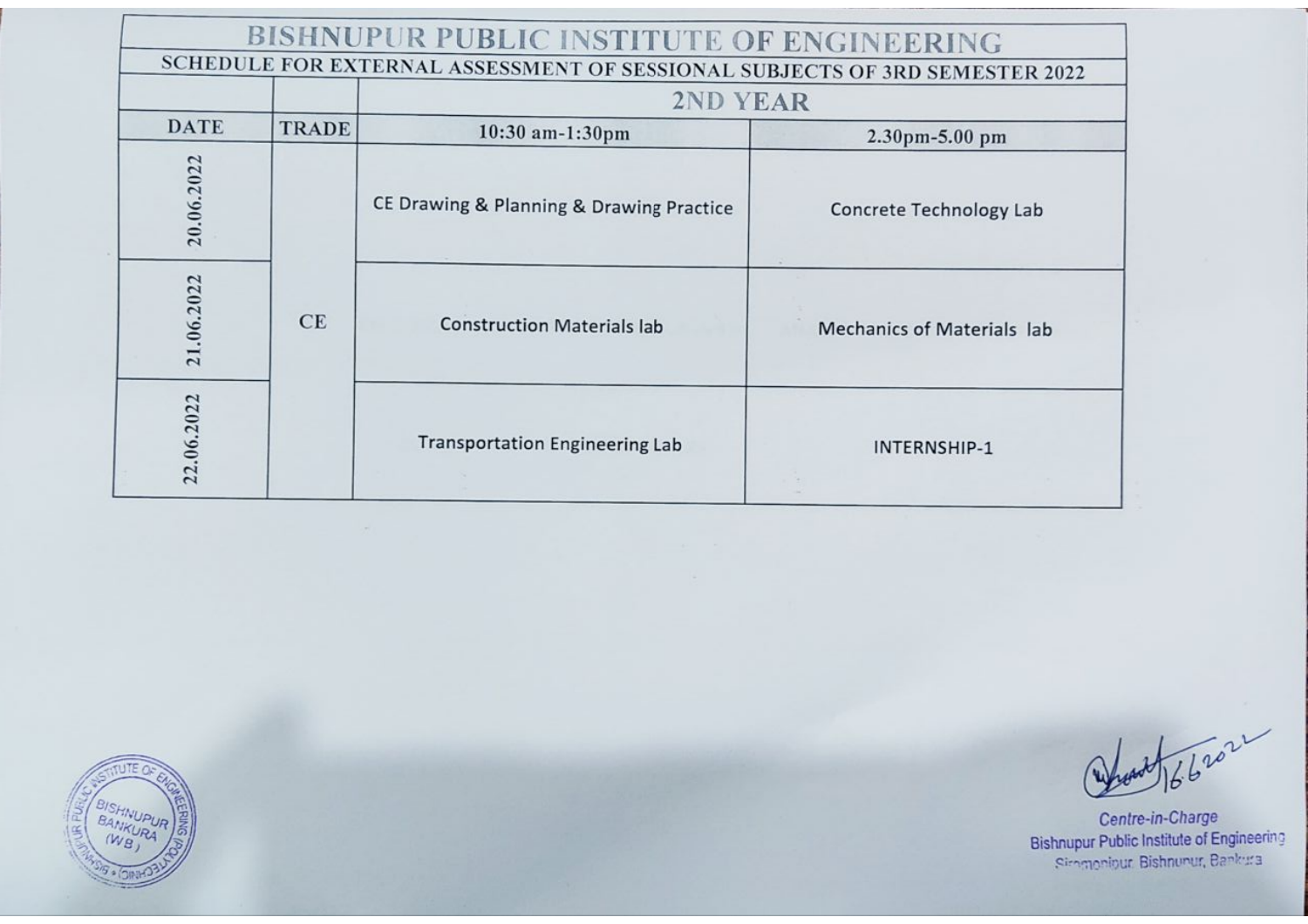| <b>BISHNUPUR PUBLIC INSTITUTE OF ENGINEERING</b><br>SCHEDULE FOR EXTERNAL ASSESSMENT OF SESSIONAL SUBJECTS OF 3RD SEMESTER 2022 |              |                            |                     |
|---------------------------------------------------------------------------------------------------------------------------------|--------------|----------------------------|---------------------|
|                                                                                                                                 |              | 2ND YEAR                   |                     |
| <b>DATE</b>                                                                                                                     | <b>TRADE</b> | 10:30 am-1:30pm            | 2.30pm-5.00 pm      |
| 20.06.2022                                                                                                                      |              | COMPUTER PROGRAMMING IN C  |                     |
| 21.06.2022                                                                                                                      | <b>CST</b>   | <b>DATA STRUCTURES</b>     | <b>INTERNSHIP-1</b> |
| 22.06.2022                                                                                                                      |              | <b>SCRIPTING LANGUAGES</b> |                     |



Centre-in-Charge<br>
Elshnupur Public Institute of Engineering<br>
Simmonipur, Bishnupur, Ban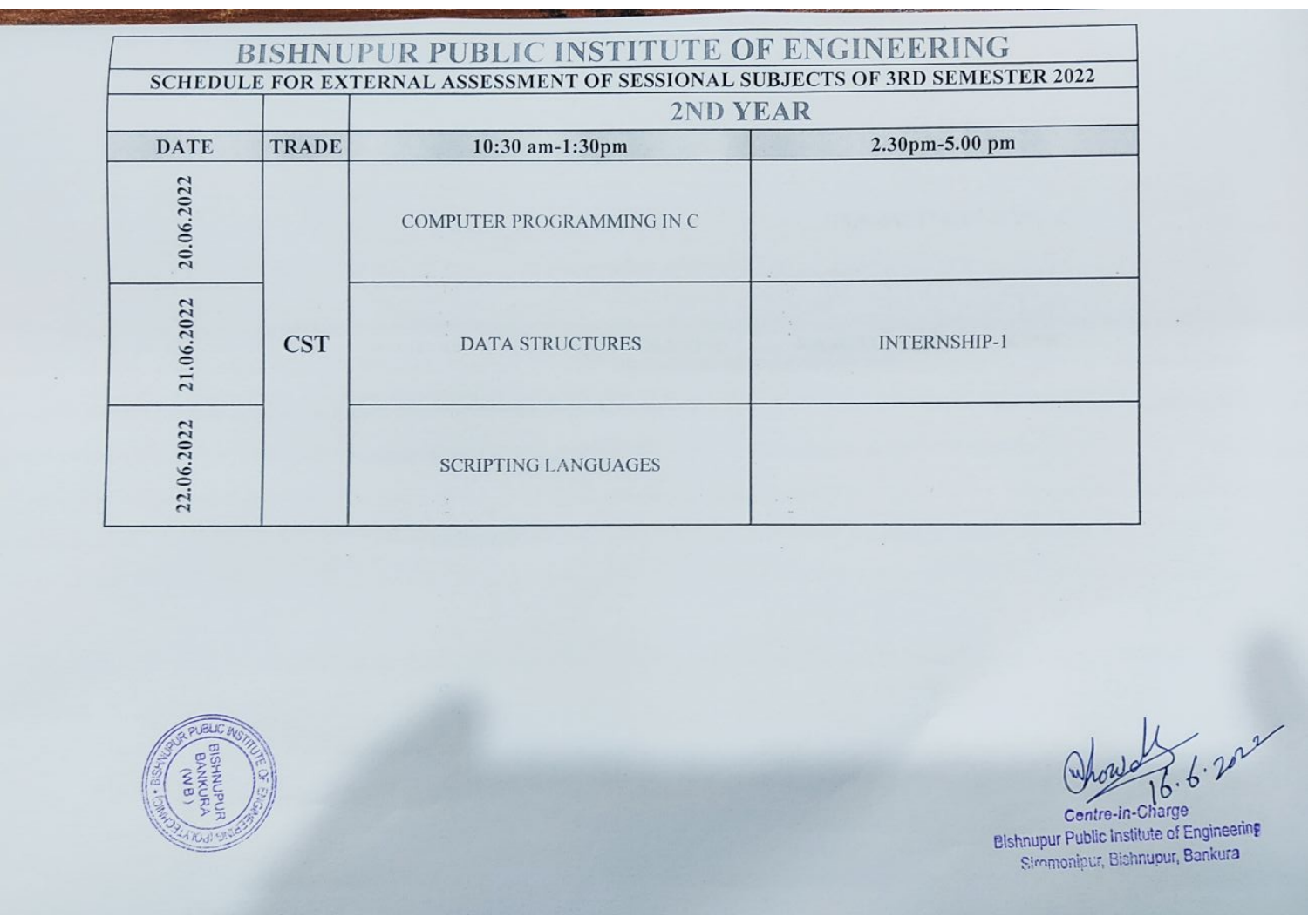| BISHNUPUR PUBLIC INSTITUTE OF ENGINEERING                                   |              |                                             |                                 |
|-----------------------------------------------------------------------------|--------------|---------------------------------------------|---------------------------------|
| SCHEDULE FOR EXTERNAL ASSESSMENT OF SESSIONAL SUBJECTS OF 3RD SEMESTER 2022 |              |                                             |                                 |
|                                                                             |              | 2ND YEAR                                    |                                 |
| <b>DATE</b>                                                                 | <b>TRADE</b> | 10:30 am-1:30pm                             | 2.30pm-5.00 pm                  |
| 20.06.2022                                                                  |              | Introduction to electric generation systems | <b>Electrical circuits</b>      |
| 21.06.2022                                                                  | EE           | ELECTRICAL AND ELECTRONIC MEASUREMENT       | ANALOG AND DIGITAL ELECTRONICS. |
| 22.06.2022                                                                  |              | DC MACHINES AND TRANSFORMERS                | INTERNSHIP-1                    |

EL BISHNUPUR

A166.2022

Centre-in-Charge<br>Bishnupur Public Institute of Engineering<br>Siromonipur, Bishnupur, Bankura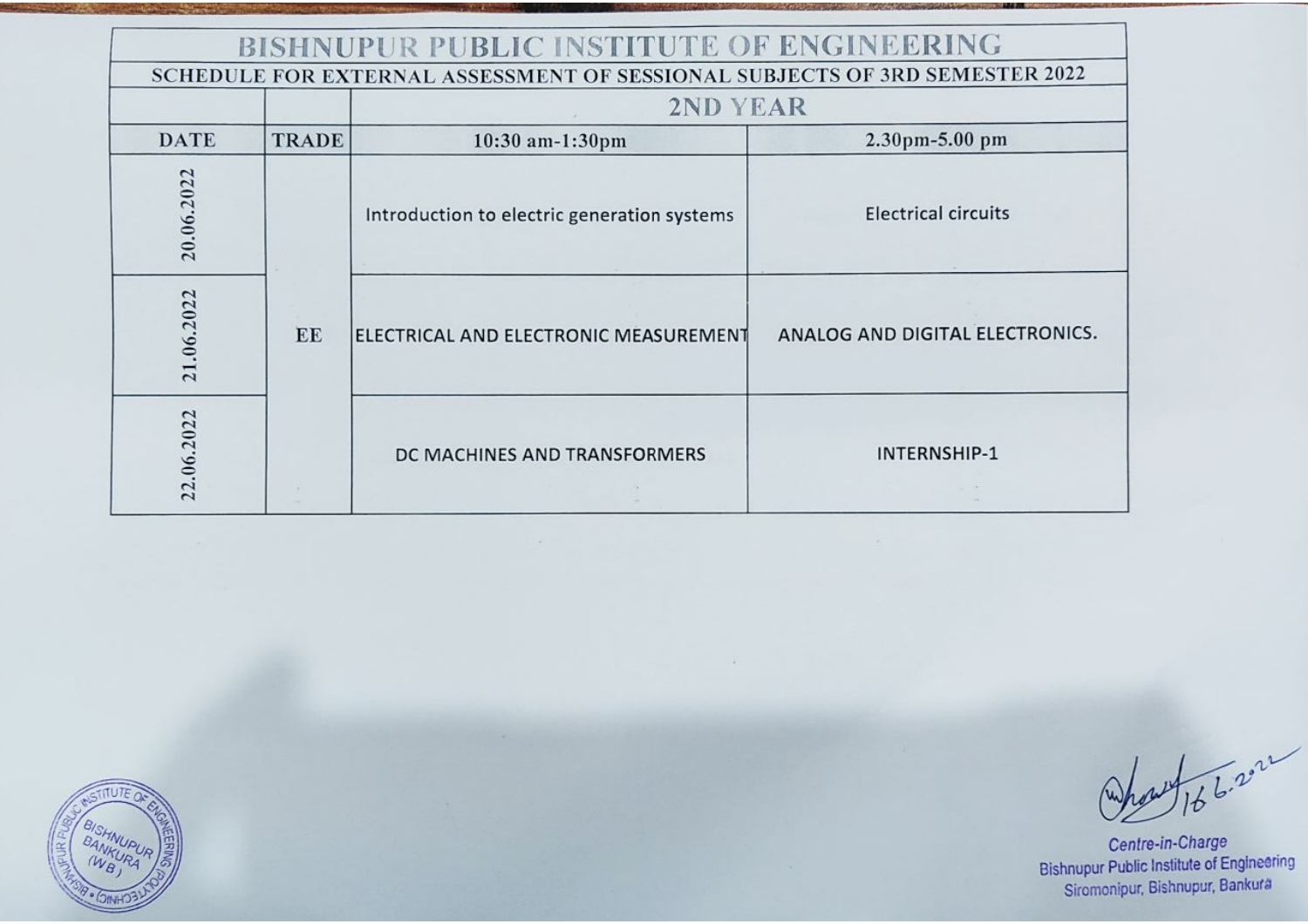| <b>BISHNUPUR PUBLIC INSTITUTE OF ENGINEERING</b>                            |              |                                                   |                                             |
|-----------------------------------------------------------------------------|--------------|---------------------------------------------------|---------------------------------------------|
| SCHEDULE FOR EXTERNAL ASSESSMENT OF SESSIONAL SUBJECTS OF 3RD SEMESTER 2022 |              |                                                   |                                             |
|                                                                             |              | 2ND YEAR                                          |                                             |
| <b>DATE</b>                                                                 | <b>TRADE</b> | 10:30 am-1:30pm                                   | 2.30pm-5.00 pm                              |
| 20.06.2022                                                                  |              | <b>Digital Electronics Lab</b>                    | <b>Electrical Circuit &amp; Network Lab</b> |
| 21.06.2022                                                                  | <b>ETCE</b>  | Electronics Device & Circuit Lab                  | Computer programming Language Lab           |
| 22.06.2022                                                                  |              | <b>Principal of Electronics Communication Lab</b> | INTERNSHIP-1                                |



Agust 166222

Centre-in-Charge<br>Bishnupur Public Institute of Engineering<br>Siromonipur, Bishnupur, Bankura